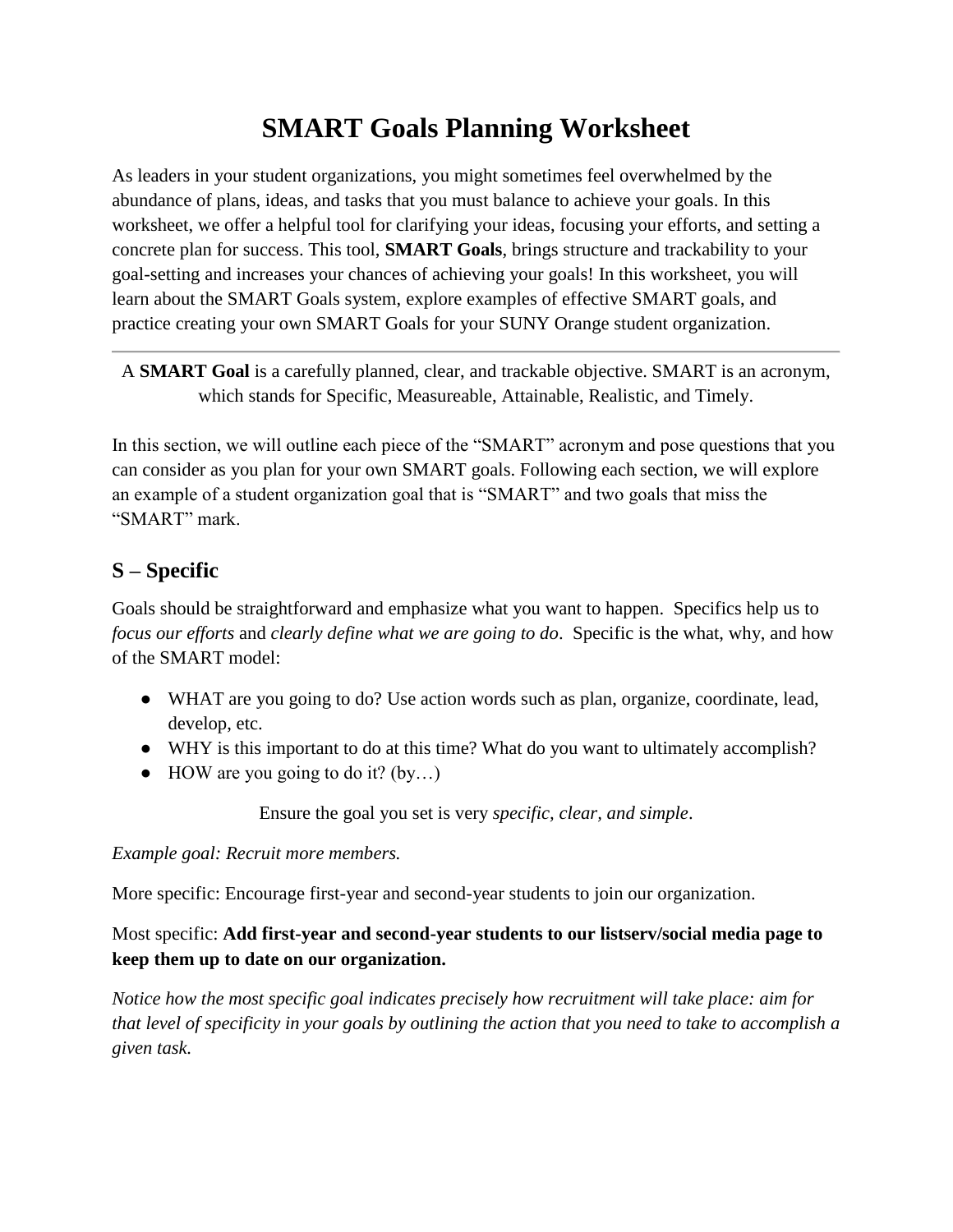#### **M – Measurable**

*If you can't measure it, you can't manage it*. In the broadest sense, the whole goal statement should be a measure for the projects; if the goal is accomplished then it is a success. However, there are usually several short-term or small measurements that can be built into the goal.

Choose a goal with measurable progress, *so you see change occur & will know when you reach your goal*.

*Establish concrete criteria for measuring progress* toward the attainment of each goal you set. When you measure your progress, you stay on track, reach your target dates, and experience the exhilaration of achievement that spurs you on to continued effort required to reach your goals.

Ask yourself: What methods will I use to measure my progress? Consider using a digital calendar, monthly planner, or a bullet journal to keep track of your progress you have made on your goals.

Measurable goals also are characterized by a clear sense of the concepts that are being measured. For example, in the goal below to "Increase Marketing," it might be worthwhile to ask yourself what is meant by "Marketing." Does marketing involve sending a newsletter? Posting flyers? Social media?

As you clarify concepts that are being measured in your goal, also strive for clarity in the adjectives that you use within your goals. If your goal is to host a "productive" meeting, ask yourself "what does productivity look like? How can we measure our productivity? How do we define productive?"

```
Strive for clarity & measurability of concepts in your goal to ensure all org members are on the 
                              same page.
```
*Example goal: Increase marketing.*

More measurable: Reach out to other student organizations on social media.

#### **Most measurable: Post at least once a week on Instagram and tag 10 student organizations.**

*Example goal: Host more productive meetings..*

More measurable: Host a productive meeting every other week on Thursday during fall semester.

**Most measurable: Host a meeting every other week on Thursday during fall semester during which we complete all of the items on our agenda.**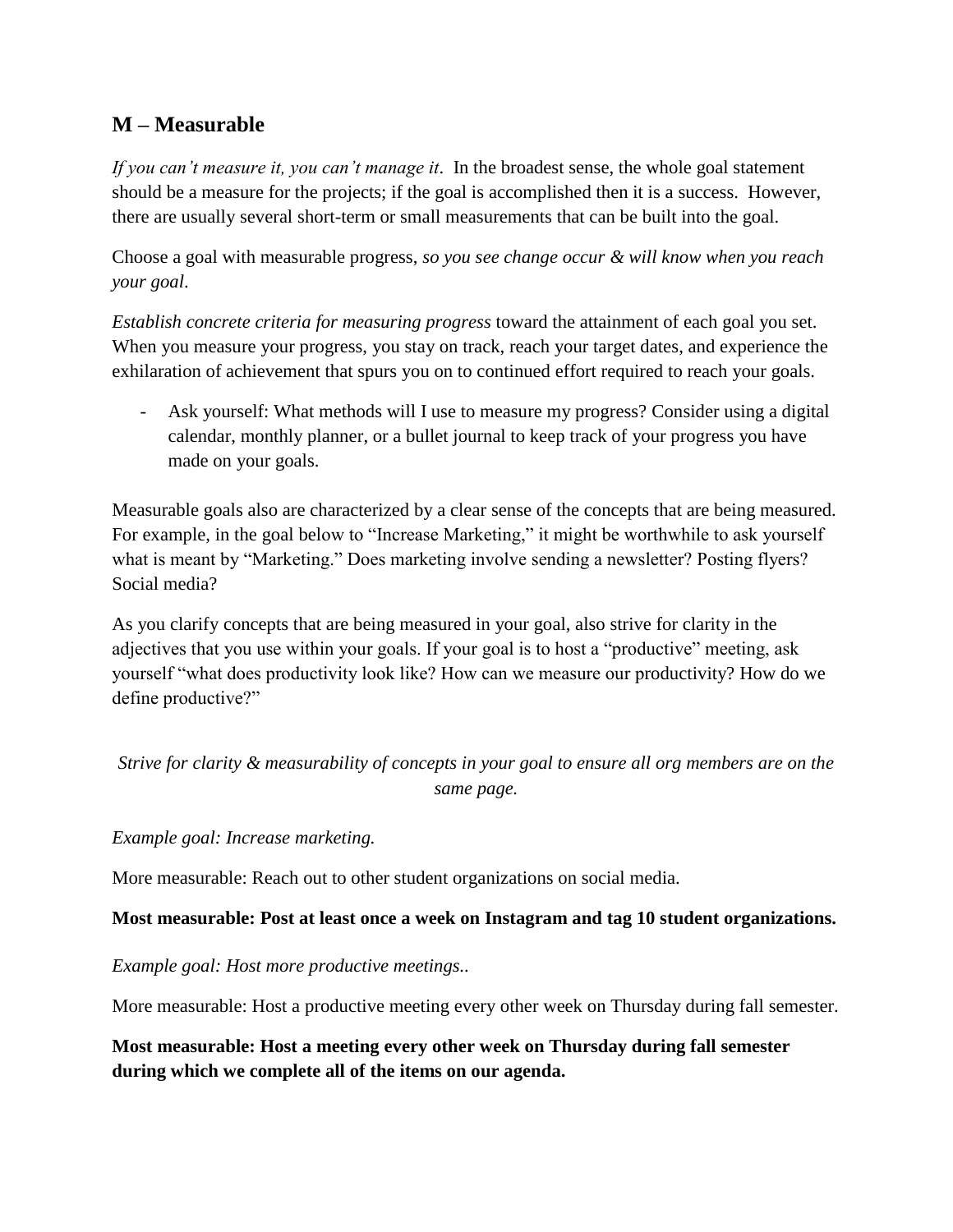*Notice how the most measurable goals define their strategies and clarify what is meant by "marketing" and "productive." Strive to define your own strategies and key concepts as you write measurable goals.*

## **A – Attainable**

When you identify goals that are most important to you, you begin to figure out ways you can make them come true. You develop the attitudes, abilities, skills, and financial capacity to reach them. You begin seeing previously overlooked *opportunities* to bring yourself closer to the achievement of your goals.

It is important to remember that you probably won't commit to goals that are too far out of your reach. Although you may start with the best intentions, the knowledge that it's too much for you means your subconscious will keep reminding you of this fact and will stop you from giving it your best.

*The feeling of success helps you remain motivated.* 

*Example goal: Donate \$1,000 to our philanthropy.*

More attainable: Determine a fundraising goal and plan five events to meet that goal.

Most attainable: **Talk with our philanthropic partners about what they need and work with them to coordinate 1 focused initiative that is mutually beneficial.**

*Notice how the most attainable goal maintains the specificity & measurability discussed before, while also ensuring that the goal can be achieved through available avenues without taking on too much or too little.*

### **R – Relevant**

*We can think of relevant goals as goals that are worth doing.* **Relevant goals** align with the goals, mission, and purpose of your organization & institution. Consider the context of SUNY Orange, your student organization, and the resources that are available to you as you begin to plan goals that are attainable & relevant.

As you plan relevant goals, it is helpful to think about the state of your organization and what might be possible/impossible when considering your team structure, context, and mission.

For example, is it relevant to host 10 beach day events during the semester if your club is focused on professional development? If you feel that a goal is not as relevant to your organization as it should be, consider **brainstorming with your student organization** about how that goal can be made more relevant. How can your goal meet the needs of your members? What should your collective energy be dedicated to?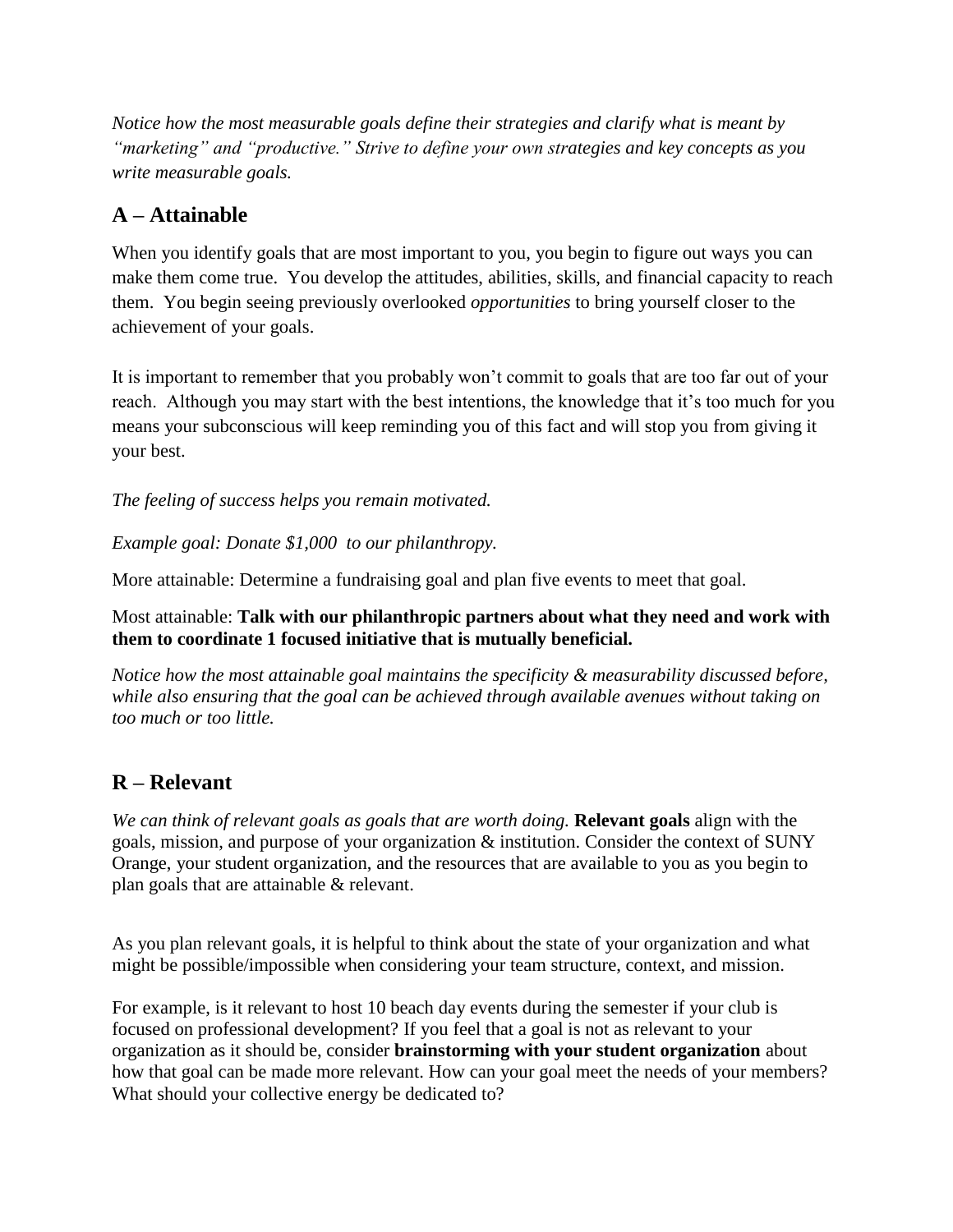Adjust your goals to match the context & mission of your student organization so that you can dedicate your effort toward a shared purpose that aligns with your organization.

### **R – Relevant**

*In the following example, imagine that a student organization dedicated to hiking sets the goal below.*

*Example goal: Host an event on basic culinary skills to help members of our organization become more self-sufficient in the kitchen.*

When creating SMART goals, this hiking student organization might want to re-evaluate this goal to ensure that it is relevant to their organization. To evaluate if a goal is relevant, ask yourself:

- How does this goal connect to the mission or purpose of my organization?
- What is my intention behind setting this goal/hosting this event?
- Do I have access to the resources/knowledge to achieve this goal?
- What do my members have to gain from our organization achieving this goal?
- Does this potential gain align with the values of my organization?
- Would my energy and effort be better spent focusing on a different goal?
- Can this goal be redirected to align with our mission with some adjustments?

In this example, the hiking club might realize that the event on basic culinary skills is not as relevant as they had originally thought. Perhaps in discussing this goal, the club members realize that their **actual intention behind the goal** was for hiking club members to know how to prepare nutritious food to fuel their hikes. After brainstorming to redirect this goal, the club proposes the following revised goal:

#### *More realistic/relevant: Host student-led cooking classes every week to teach hiking club members how to prepare nutritious food to fuel their hikes.*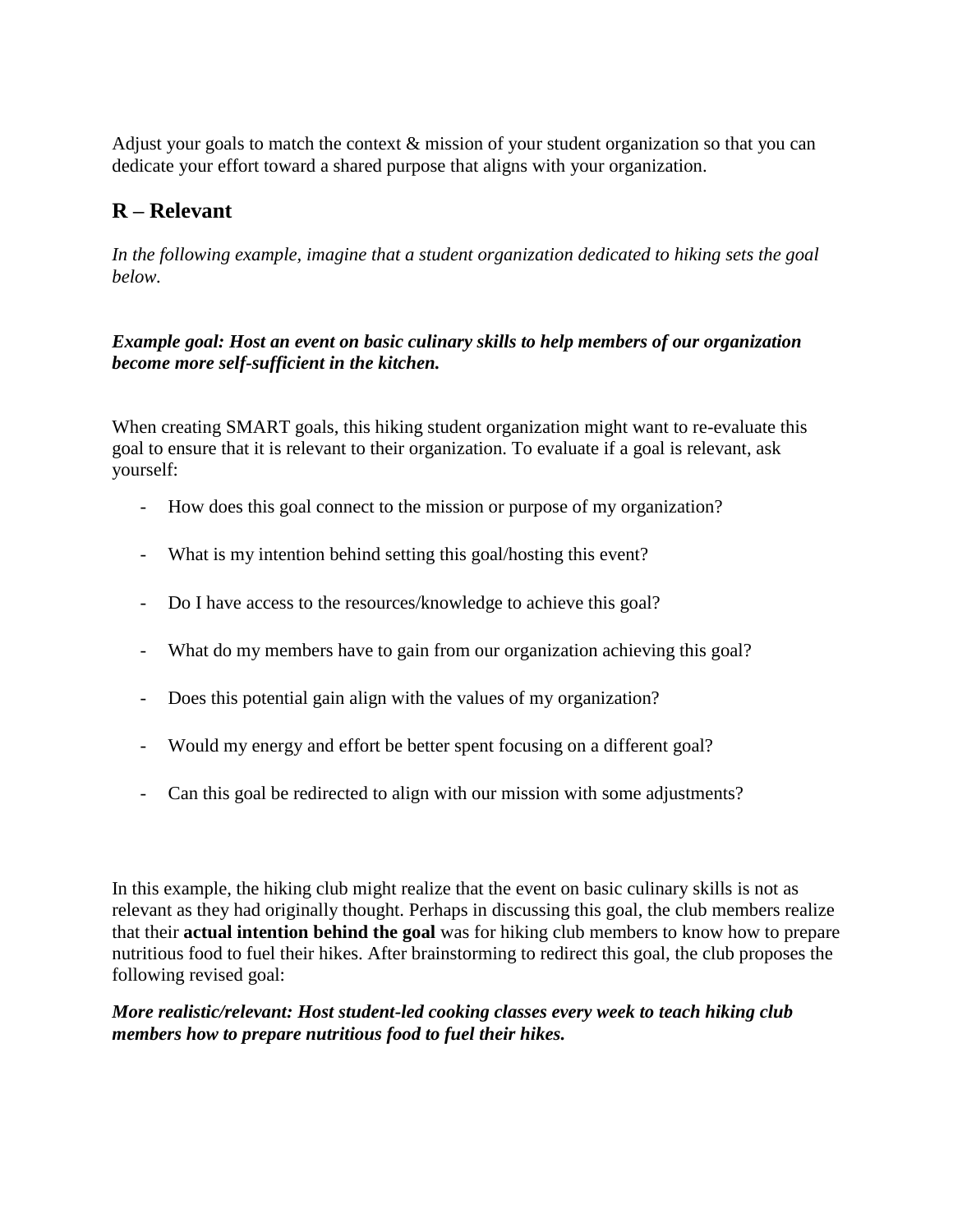However, reflecting on this goal, the club realizes that they do not know students who can teach cooking classes, and some members mention that they lack the energy to attend these weekly cooking classes.

The club revises their goal again to realistically reflect their club's mission  $\&$  resources, effectively redirecting their efforts toward a thoughtful, realistic goal that meets the needs of their members.

**Most realistic/relevant: Host a recipe-swap event twice a semester for hiking members to voluntarily share nutritious recipes and eat together before going on a hike at Bear Mountain.**

### **T – Timely**

Most importantly, you should set a timeframe for the goal: for next week, in three months, by your senior year. Putting an end point on your goal gives you a *clear target* to work towards. If you don't set a time, the commitment is too vague. Vague commitments tend not to happen because you feel you can start at any time. Without a time limit, there's no urgency to start taking action now, reducing your chance of success.

*Remember that time-frames must also be measurable, attainable, and realistic.* Too short or too long of a timeframe will make your goal less attainable and realistic.

Example goal: Connect current org members with alumni of the organization.

More timely: Contact alumni before the end of the semester.

**Most timely: Create a list of alumni this month, send all alumni an invitational email next month, and schedule an alumni-student networking event for September of next semester.**

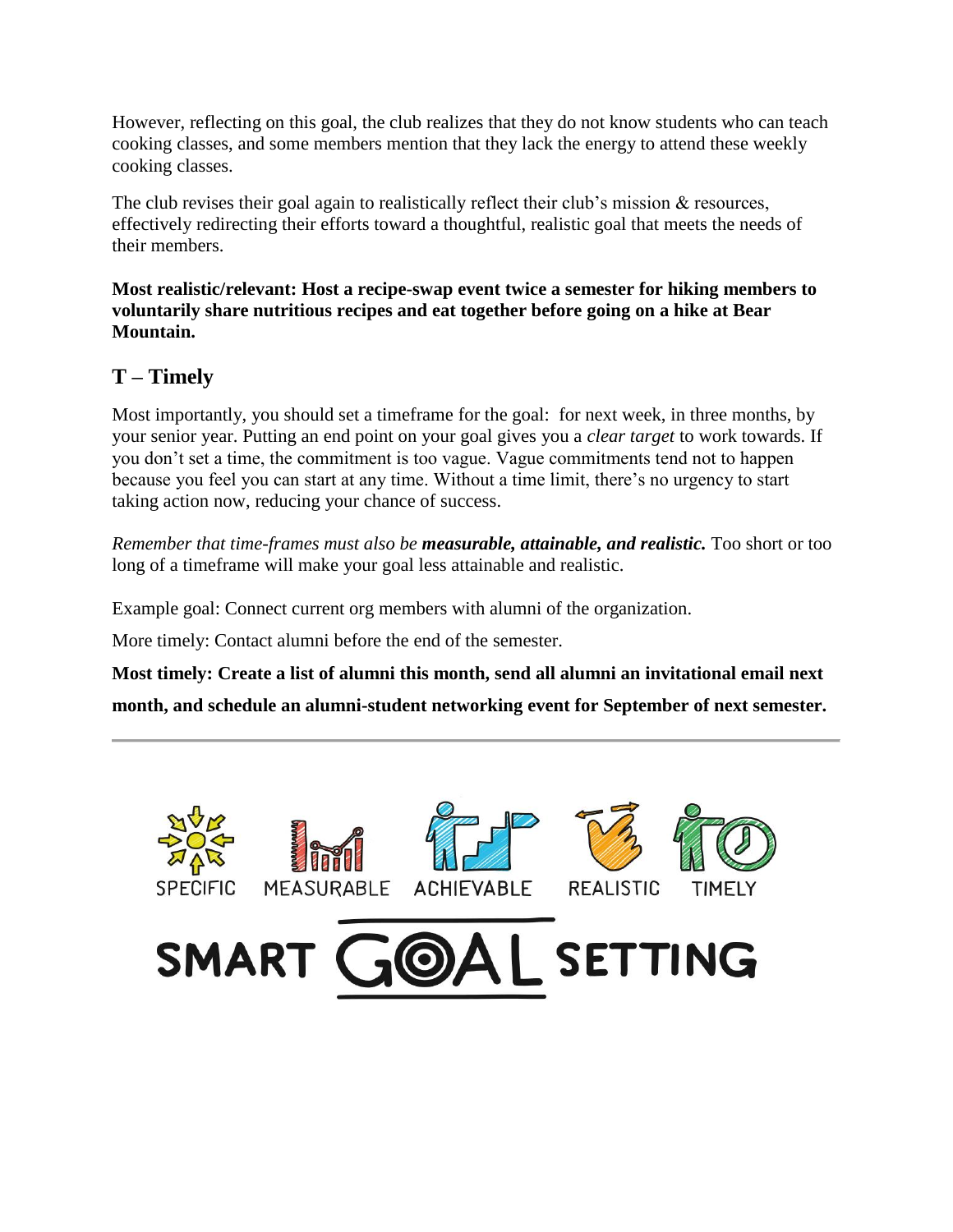# **SMART GOAL SETTING WORKSHEET**

Now that you have become familiar with the SMART Goals system, in the following section, you can practice creating your own SMART Goals for your student organization. Refer to the examples in the section above to reflect on the specificity, measurability, achievability, relevance, and timeliness of your goals!

As you work through the following page, continue to ask yourself:

- Can this goal be framed more specifically?
- Do I have a measurement to track my progress?
- Why do I want to achieve these objectives? Are these objectives attainable?
- Is the timeline of my goal realistic and attainable?
- What resources might I need to accomplish this goal?
- Who in my organization might be able to help me achieve this goal?

Use this page as a template to plan your student organization's goals. Write your intended goal underneath the image below, and use the SMART acronym to make your goal more specific, measurable, attainable, realistic, relevant, and timely. At the bottom of page two, take the brainstorming and improvements from each section to re-write your goal as a SMART goal. You can use this page for short-term goals, semester long planning, yearly planning, or even as personal goal-setting worksheets for your org's members!



 $\overline{\phantom{a}}$  , and the contribution of the contribution of the contribution of the contribution of the contribution of the contribution of the contribution of the contribution of the contribution of the contribution of the

 $\overline{a_1}$  ,  $\overline{a_2}$  ,  $\overline{a_3}$  ,  $\overline{a_4}$  ,  $\overline{a_5}$  ,  $\overline{a_6}$  ,  $\overline{a_7}$  ,  $\overline{a_8}$  ,  $\overline{a_9}$  ,  $\overline{a_9}$  ,  $\overline{a_9}$  ,  $\overline{a_9}$  ,  $\overline{a_9}$  ,  $\overline{a_9}$  ,  $\overline{a_9}$  ,  $\overline{a_9}$  ,  $\overline{a_9}$  ,

 $\overline{a_1}$  ,  $\overline{a_2}$  ,  $\overline{a_3}$  ,  $\overline{a_4}$  ,  $\overline{a_5}$  ,  $\overline{a_6}$  ,  $\overline{a_7}$  ,  $\overline{a_8}$  ,  $\overline{a_9}$  ,  $\overline{a_9}$  ,  $\overline{a_9}$  ,  $\overline{a_9}$  ,  $\overline{a_9}$  ,  $\overline{a_9}$  ,  $\overline{a_9}$  ,  $\overline{a_9}$  ,  $\overline{a_9}$  ,

 $\overline{\phantom{a}}$  , and the contract of the contract of the contract of the contract of the contract of the contract of the contract of the contract of the contract of the contract of the contract of the contract of the contrac

 $\overline{a_1}$  ,  $\overline{a_2}$  ,  $\overline{a_3}$  ,  $\overline{a_4}$  ,  $\overline{a_5}$  ,  $\overline{a_6}$  ,  $\overline{a_7}$  ,  $\overline{a_8}$  ,  $\overline{a_9}$  ,  $\overline{a_9}$  ,  $\overline{a_9}$  ,  $\overline{a_9}$  ,  $\overline{a_9}$  ,  $\overline{a_9}$  ,  $\overline{a_9}$  ,  $\overline{a_9}$  ,  $\overline{a_9}$  ,

\_\_\_\_\_\_\_\_\_\_\_\_\_\_\_\_\_\_\_\_\_\_\_\_\_\_\_\_\_\_\_\_\_\_\_\_\_\_\_\_\_\_\_\_\_\_\_\_\_\_\_\_\_\_\_\_\_\_\_\_\_\_\_\_\_\_

Student Club Goal: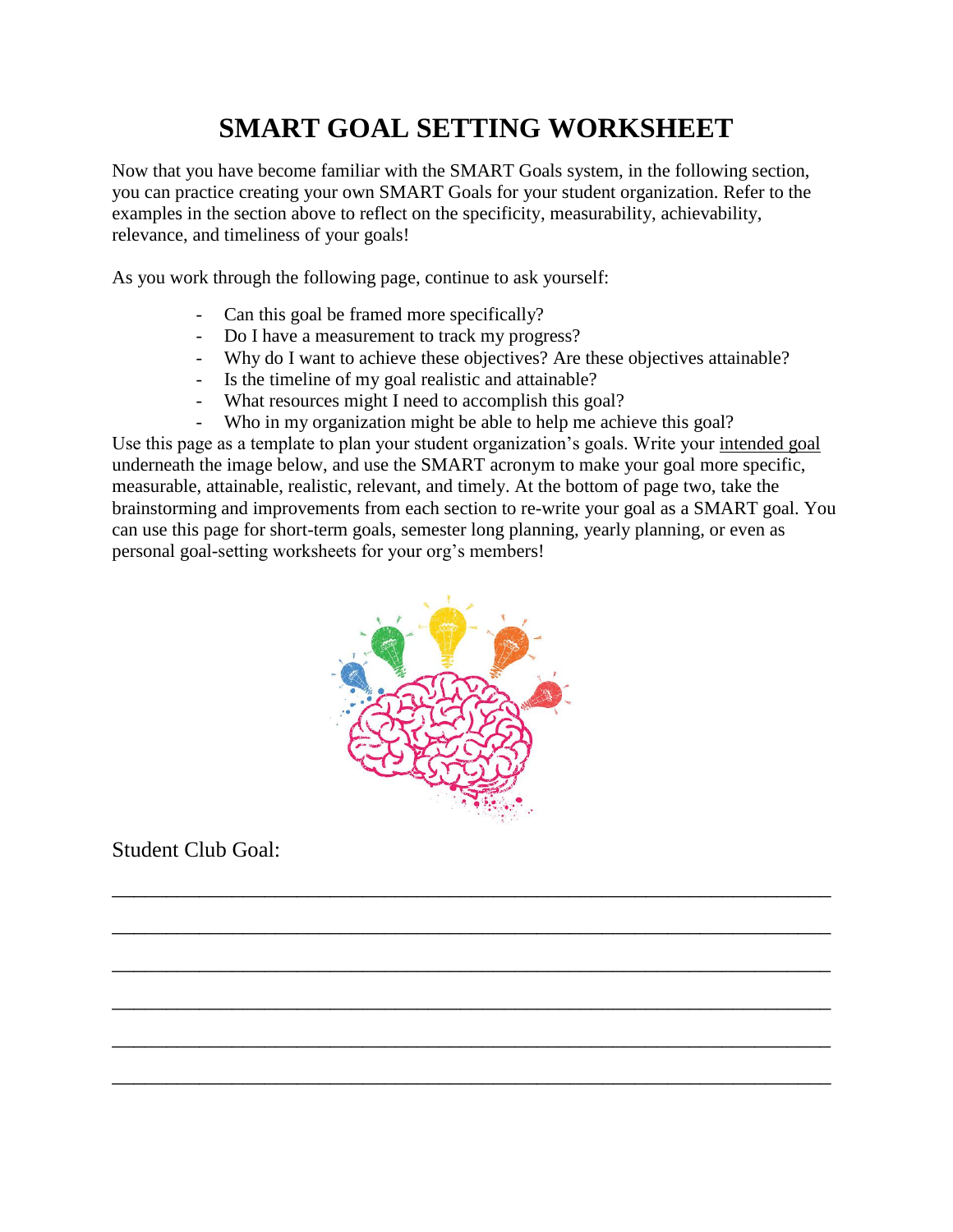Specific (add notes on specifics of this goal, what will be done, how it will be done, etc.)

Measurable (add notes on measurability: what do you mean by key concepts in your goal, how will you track your progress, what steps will need to be taken and by whom, etc.)

Attainable (add notes on attainability: what resources will you need to achieve this goal, is this goal possible in the context of your organization, why is this goal worth attaining, etc.)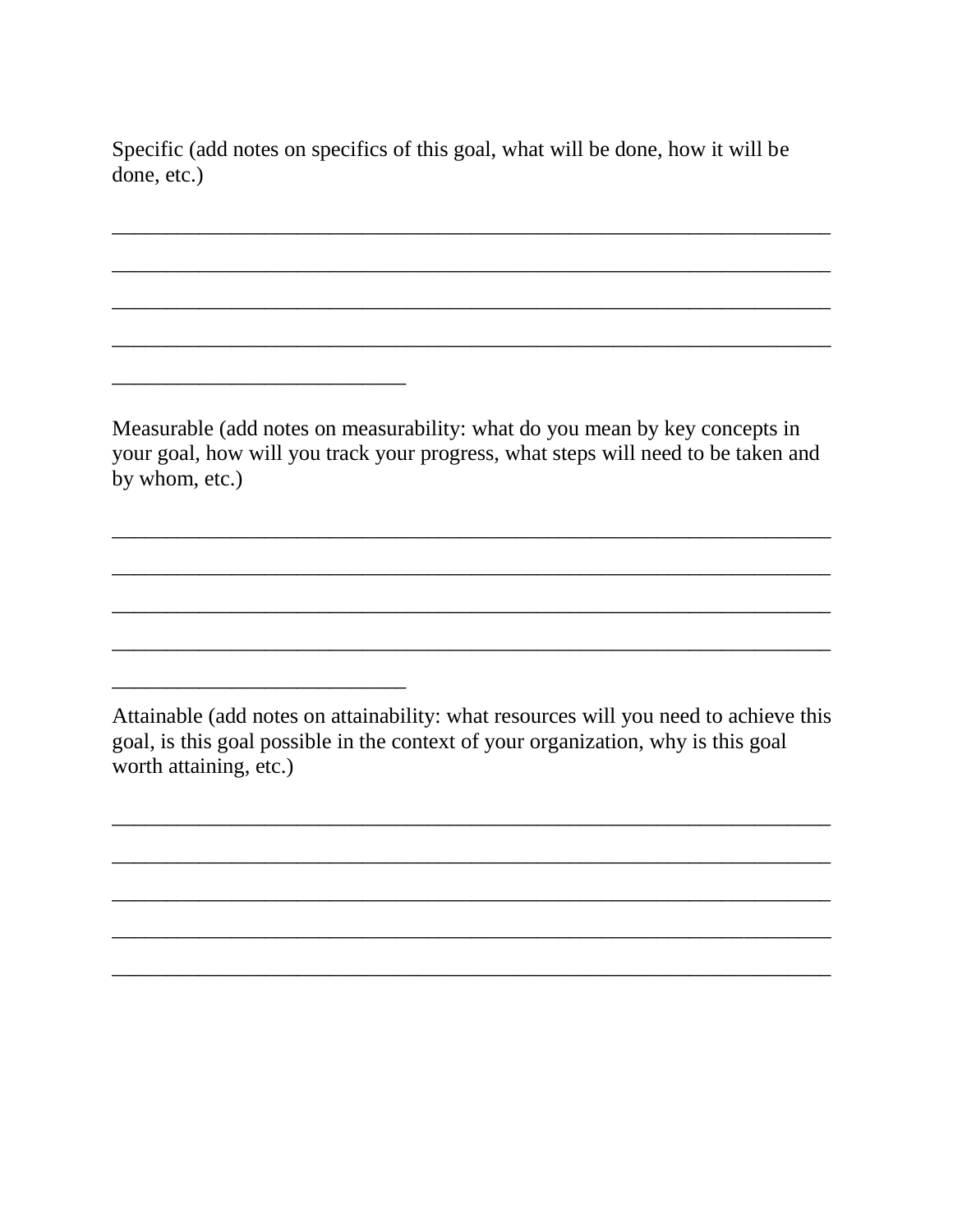Realistic/Relevant (add notes on realism/relevance: how is this goal relevant to your club's mission/the college mission, how "do-able" is this goal  $\&$  is this goal worth doing, etc.)

Timely (add notes on timeframe: when do you plan to achieve this goal by, what steps will you take along the way to achieve this goal by your deadline, is the deadline realistic, etc.)